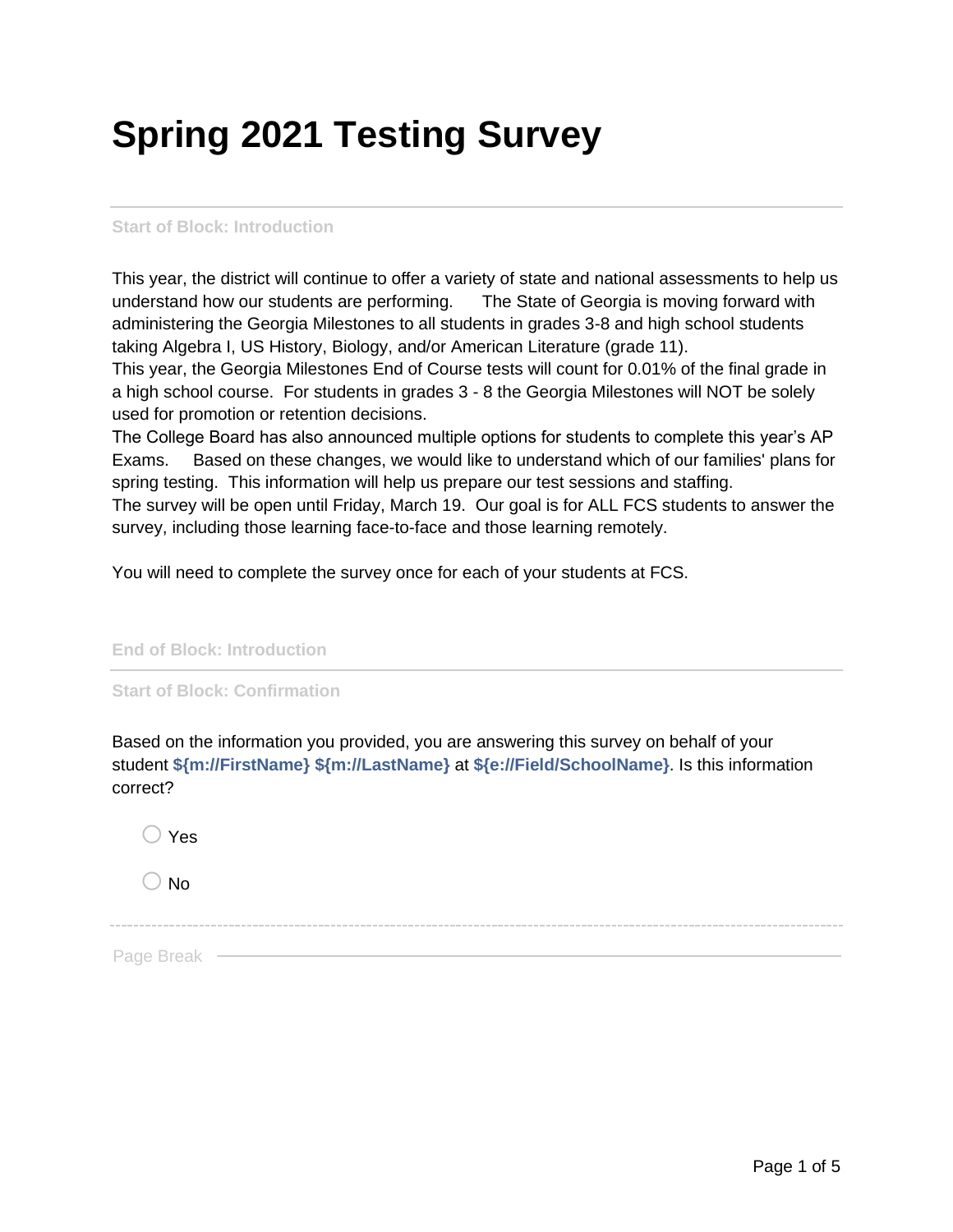**End of Block: Confirmation**

**Start of Block: Navigation**

What is your child's learning environment for the 4th (last) nine weeks of school?

 $\bigcirc$  My child is at school, face-to-face

 $\bigcirc$  My child is a remote learner

Please indicate your child's grade level:

 $\bigcirc$  Pre-kindergarten through Grade 2

 $\bigcirc$  Grades 3 - 5

 $\bigcirc$  Grades 6 - 8

 $\bigcirc$  Grades 9 - 12

Please select all of the courses your student is currently taking:

| Algebra I or Accelerated Algebra I / Geometry A |
|-------------------------------------------------|
| <b>Biology</b>                                  |
| <b>US History</b>                               |
| American Literature                             |
| None of the above                               |
|                                                 |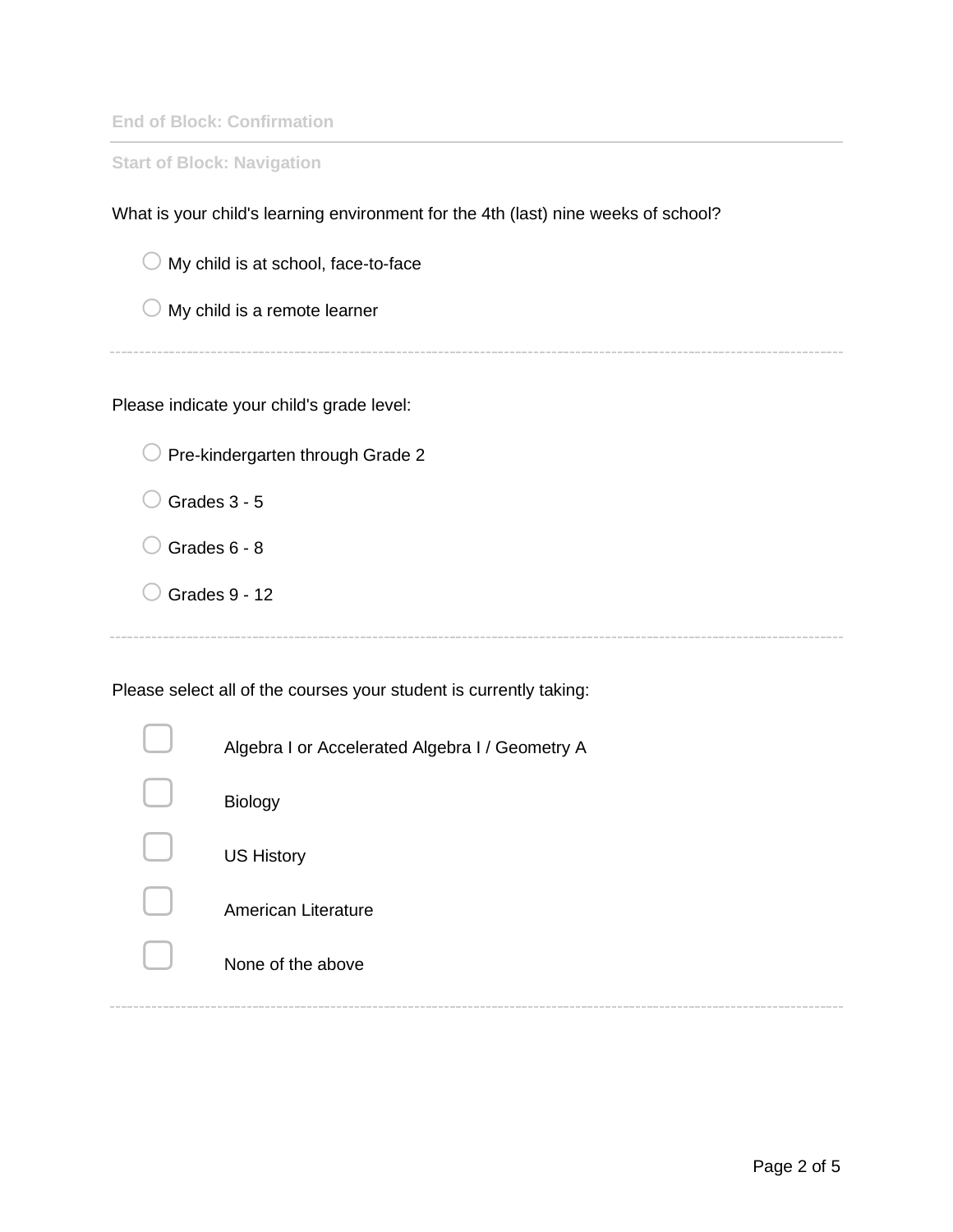Is your child taking an Advanced Placement (AP) course this year?

| $\bigcirc$ Yes |  |  |  |
|----------------|--|--|--|
| $\bigcirc$ No  |  |  |  |
|                |  |  |  |

Georgia Milestones has not been waived by the Federal or State government. All face-to-face students will be expected to participate in the assessment during the regularly scheduled school day.

Please confirm your child's participation:

 $\bigcirc$  Yes, my student will participate in testing

 $\bigcirc$  No, I will refuse testing for my student

**End of Block: Navigation**

**Start of Block: Milestones Plans**

Georgia Milestones has **not** been waived by the Federal or State government. In addition, the Georgia Department of Education requires all Georgia Milestones Testing to occur in person, in a school building.

Do you plan to send your child to school for testing during the regular school day on the day his/her grade level is testing?

 $\bigcap$  Yes

 $\bigcirc$  No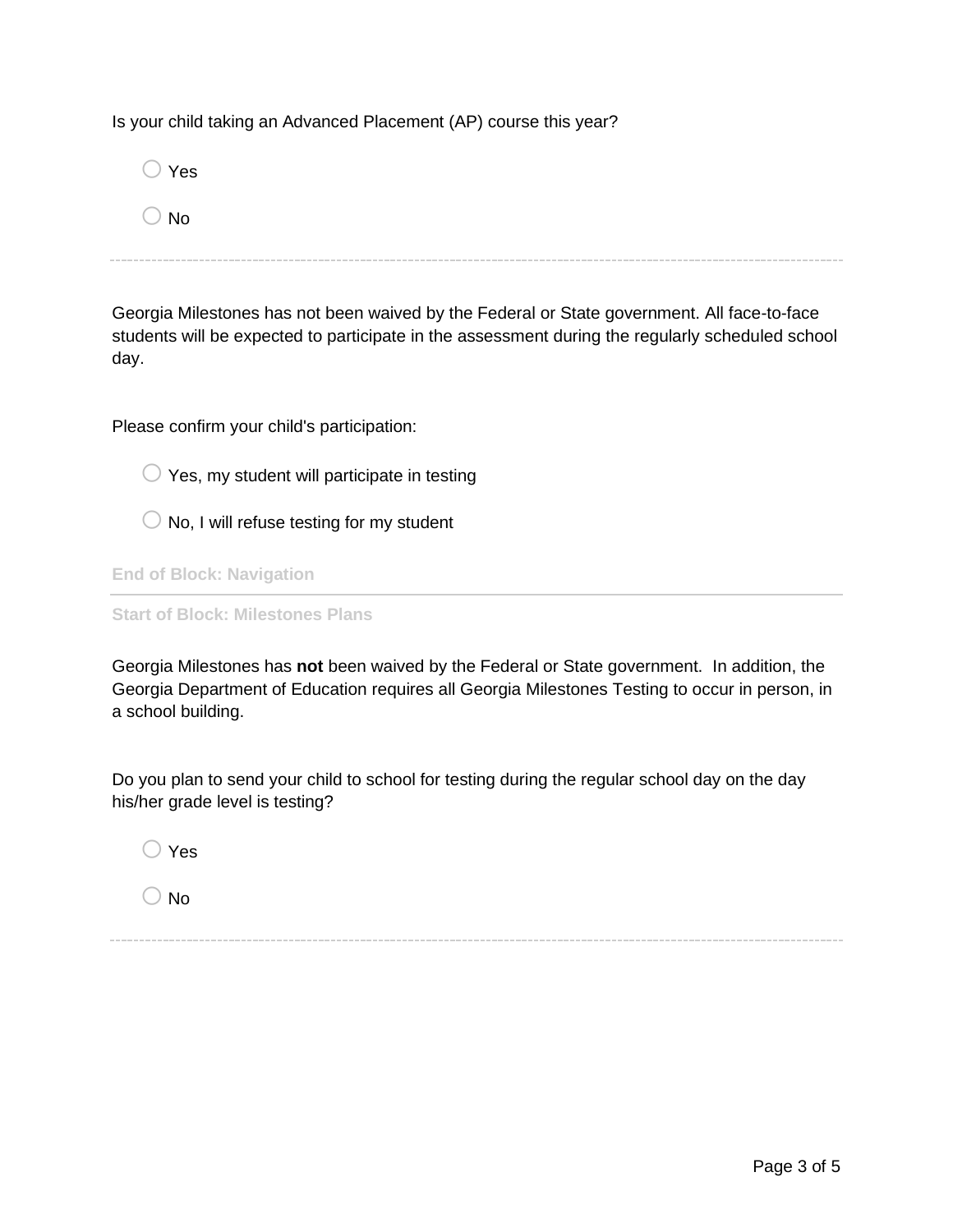Are you willing to send your child to school for testing outside of the regular testing period being used by face-to-face students (i.e. willing to send them after school)?

 $\bigcirc$  Yes

 $\bigcirc$  No

**End of Block: Milestones Plans**

**Start of Block: High School AP Plans**

The College Board is providing an in-school paper/pencil testing option (May 3-17) and an athome digital testing option (June 1-11). Both exams are full-length exams.

The ONLY option for world language and music theory exams is the May 3-17 in-school paper/pencil exam. The College Board does not have an at-home digital exam for these subjects.

All makeups for missed May exams (student exam conflict, quarantine, etc.) will be automatically assigned as June at-home digital exams. World language and music theory exam makeups will be held at-school paper/pencil during the June window.

*Other than the paper/pencil exams for world language and/or music theory*, which testing window will your child use for AP exams?

- $\bigcirc$  May 3-17: In-school, paper/pencil exams
- $\bigcirc$  June 1-11: At-home, digital exams
- $\bigcirc$  I would like to use both the May and June windows (some assessments in both)

**End of Block: High School AP Plans**

**Start of Block: Device Readiness**